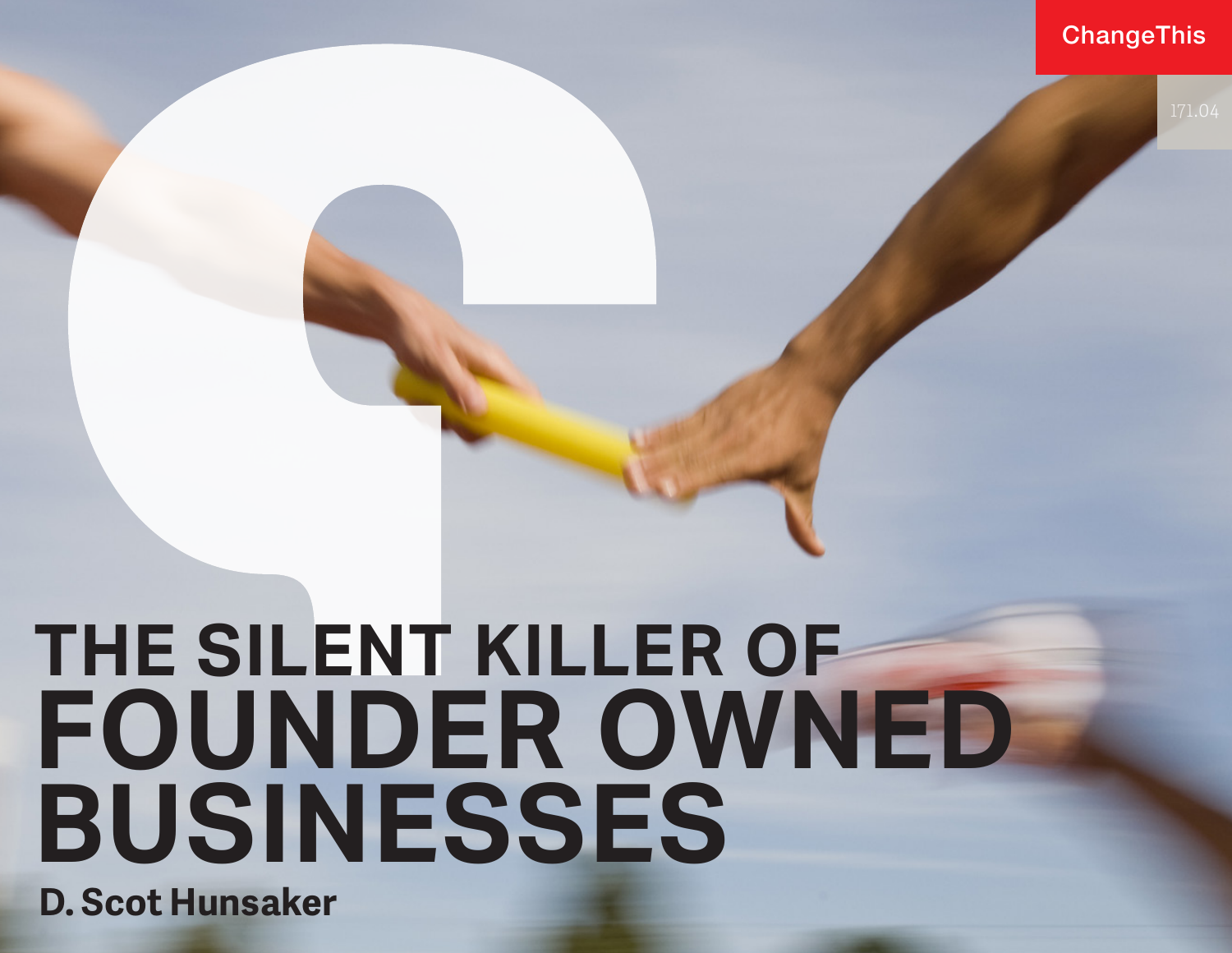# We have a silent killer **We have a silent killer in the entrepreneurial world.** We don't talk about it very much, but it can put an end to a lifetime of hard work and planning.

Owners take risks and sometimes withering criticism as we start a business, because we believe in what we and the business could accomplish in the world. Then, over time, we build a thriving organization. It hums along, makes money, benefits everyone involved, meets customer demand, and helps the community grow and prosper.

All good so far.

But then we decide to make our exit, or the decision is made for us by health or family issues or other business interests. So, now what happens? Well, at least two thirds of the time, the business ceases operations, with all of the collateral damage that does.

It happens because we never transition the company to the next generation of leaders, not because we don't know how, but because we never get around to it. As CEOs and entrepreneurs, perhaps we think it will never happen to us, that maybe we have discovered the fountain of youth. A recent Wall Street Journal/Vistage poll showed that half of all business owners say that they have a succession plan, but only 25 percent have actually put pen to paper and written it down. I would contend that if you haven't written down your succession plan, you don't really have one.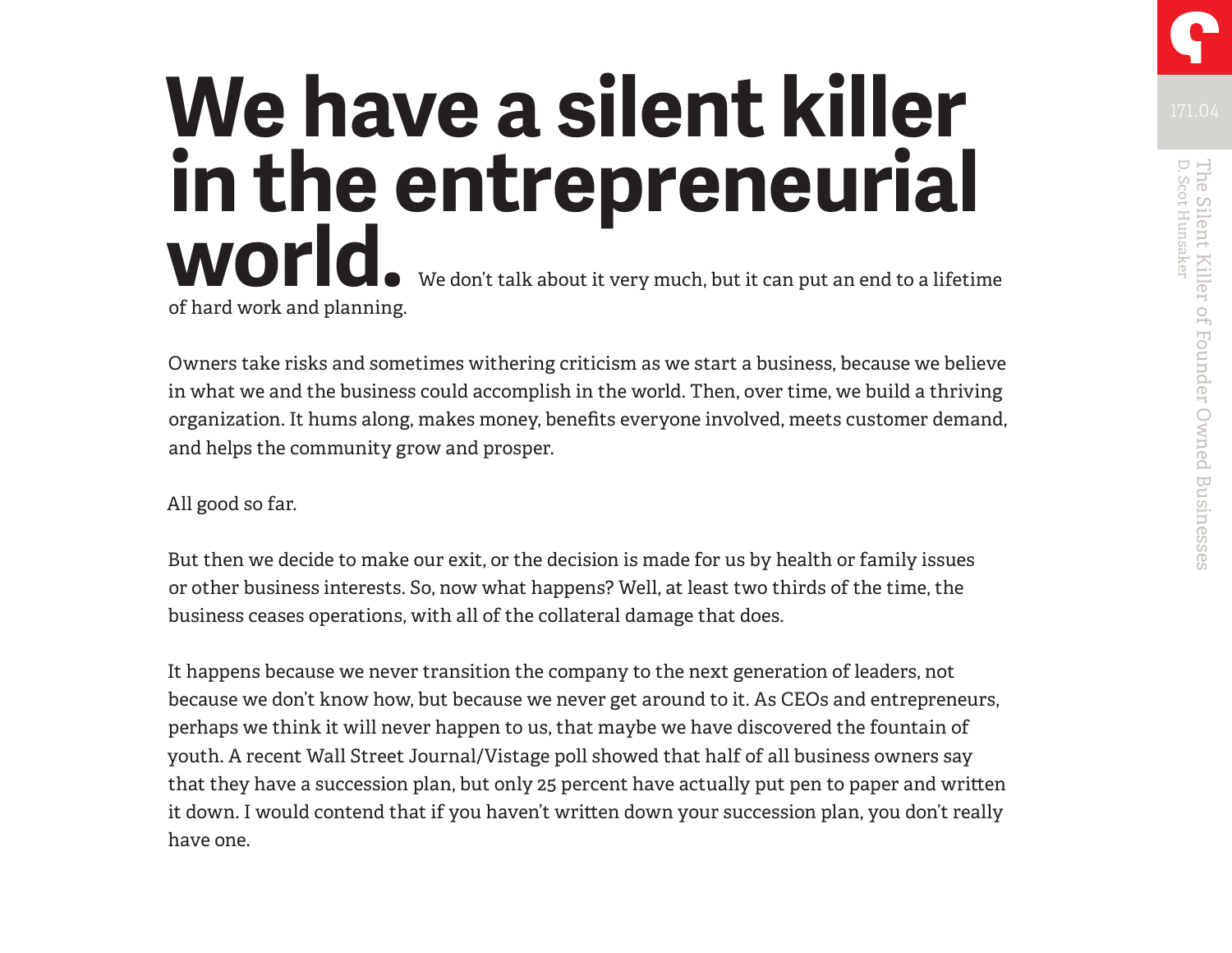It doesn't have to be this way. There are ways to successfully transfer the institutional knowledge and business savvy to the next generation and have them take the business even higher. I know it's doable because we did it at Counsilman-Hunsaker Aquatic Design. We had to be proactive. It meant facing the reality that this thriving global business that was launched by my father and his partner many years ago had a finite shelf life unless we figured out how to find the next generation of leaders and get them up to speed.

So, how do you do it?

### **Create Authentic Conversations**

Like most things in life, the way forward begins with dialogue, honest and transparent conversations where everyone can feel comfortable expressing their opinions and views.

Think of your company as a beach ball where everyone in the company sees a different side. That means that everyone will come to the table with their particular view of the organization firmly in mind. The important part here is to proactively plan these conversations rather than hoping that they will happen organically. What happens once everybody is in the room will work itself out and yield results, primarily because they are there in the first place and it's a safe environment created by the owner and the current leadership team.

For this to work and be its best, your people will need access to information. All of it. And to make that happen I would suggest a corporate dashboard. Usually a dashboard like this provides only historical financial information. That's not enough info for your people.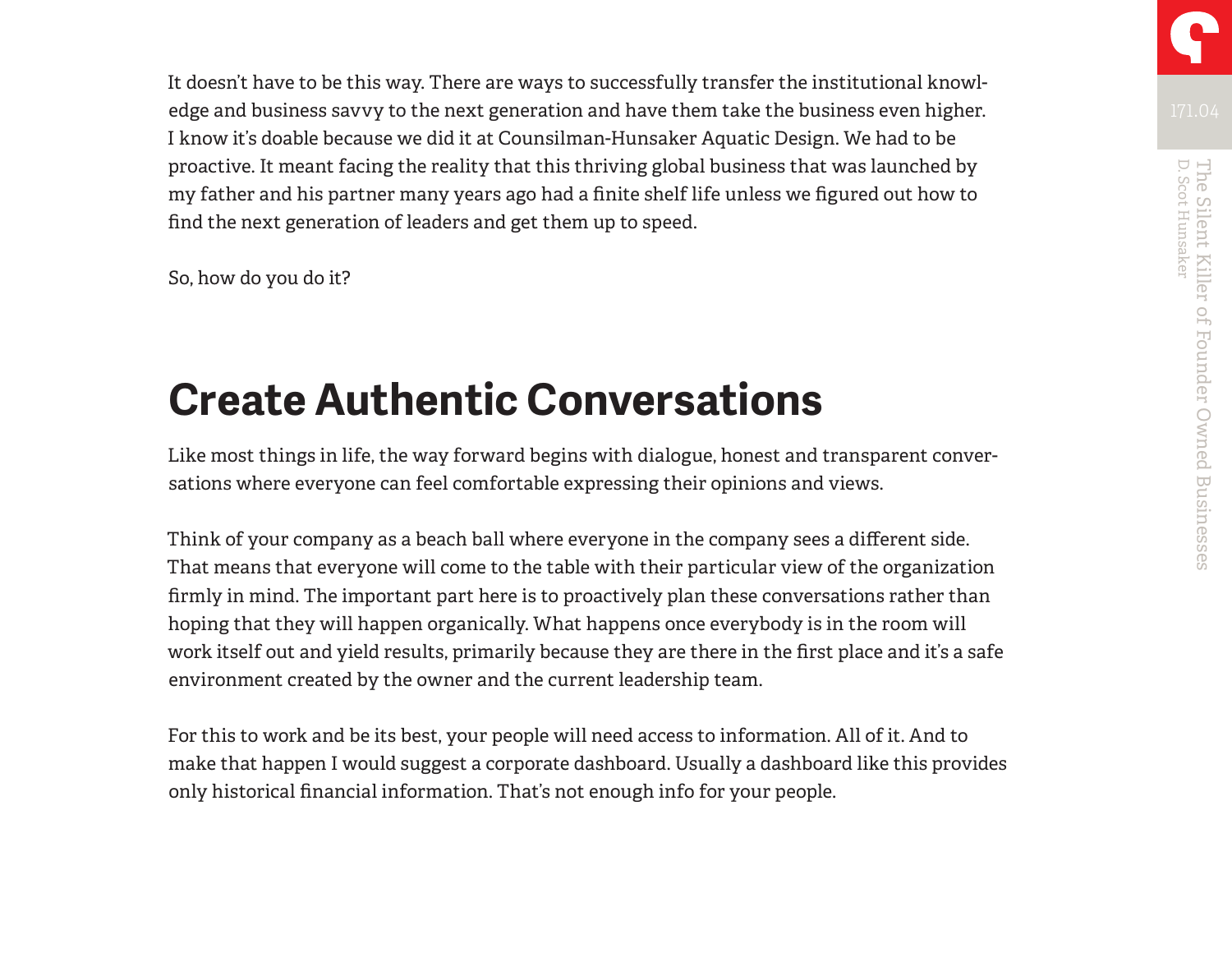This tool needs to be a guide to where you are going as an organization. Where will we be in a month? Two months? Six months? A year? How will we deal with the challenges and issues we will face going forward? All of that kind of intelligence sets up a truly authentic conversation that can help your future leaders figure out the way forward.

## **Take a Snapshot of Your Workforce**

The second tool I would use is one that will help you better understand and get to know your workforce: an employee survey. How engaged are your employees? According to a Gallup Organization survey in December of 2017, 85 percent of the global workforce is either not engaged, or actively disengaged. Engagement is fixable, but it takes time and effort and you can't fix what you don't know about. Wade in there and find out the truth about how your people are doing.

As a rule, these surveys should be anonymous so people can respond without fear of retribution. Be prepared to hear the good, the bad, and the ugly. The general results and comments should also roll up to a supervisor or manager so that they can be responsible for addressing the issues and comments. Let your people know that you plan to take action. Then do it.

You can't fix what you don't know about. Wade in there and find out the truth about how your people are doing.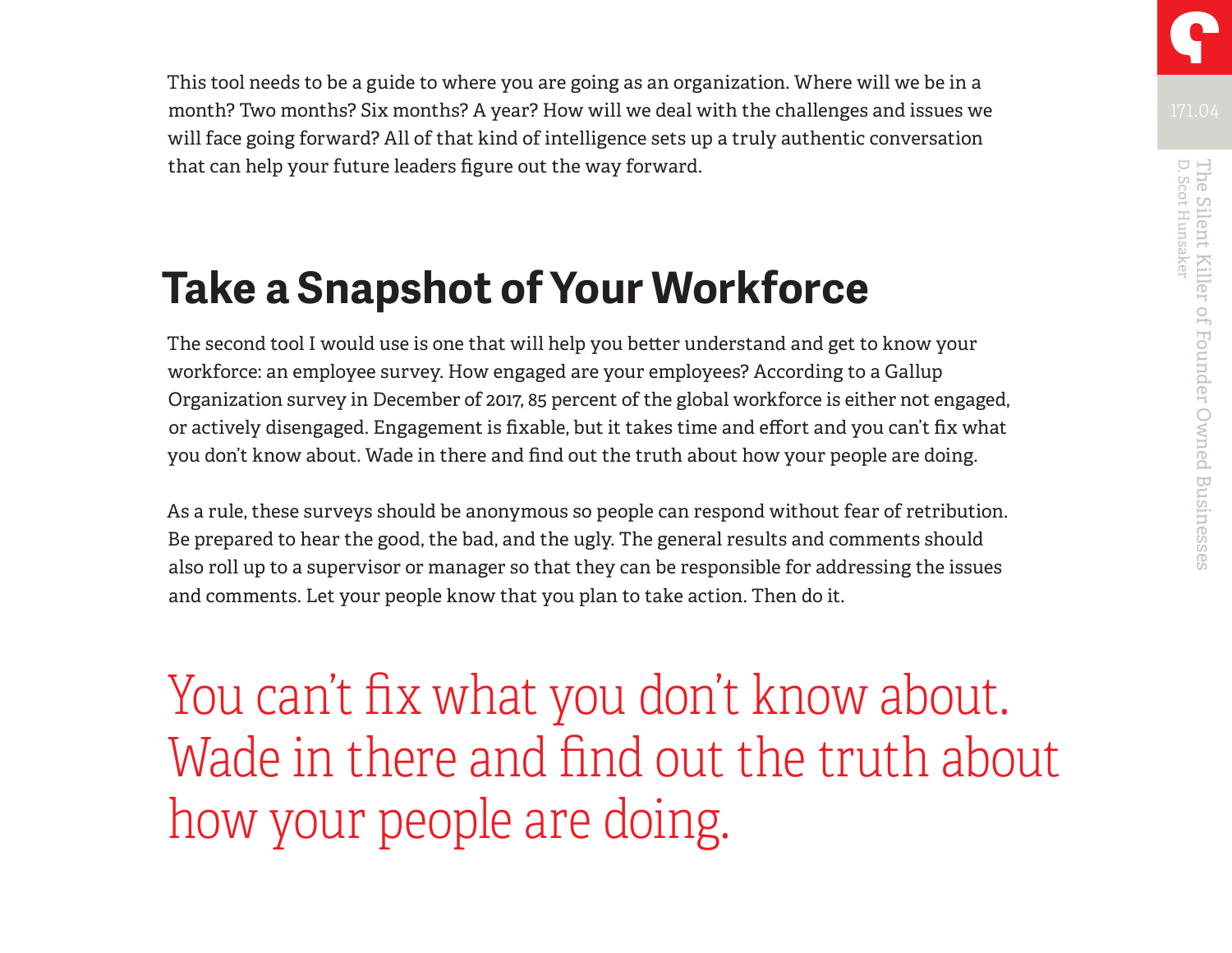# **Talk to Your Customers**

A third tool is all about finding out what your customers think about you and your team's performance: a customer survey. How do they see you? Where are the shortfalls? What can be improved upon? How can you adjust to meet the needs of the market and the expectations of those you serve? Perhaps this survey is more open-ended and qualitative rather than quantitative. Instead of 1-5 answers, ask for elaboration. How are we doing? What could we do better in your opinion? Once again, be prepared for what you will get. Then, study it and act on it as best as you are able.

All of this incoming information changes the conversation from "I think" to "I know," which is a data-driven conversation where we are all looking at the beach ball from different angles but still able to have an intelligent conversation about how to position the company to achieve its goals and objectives.

So, you've shared information. You have a clear picture of how engaged your workforce is. And, you have asked for feedback from your customers to improve their experience with your company and its products and services. If you have done all of this, get ready. Your future leaders will start appearing, and sometimes from the most unlikely places.

Your future leaders will start appearing … sometimes from the most unlikely places.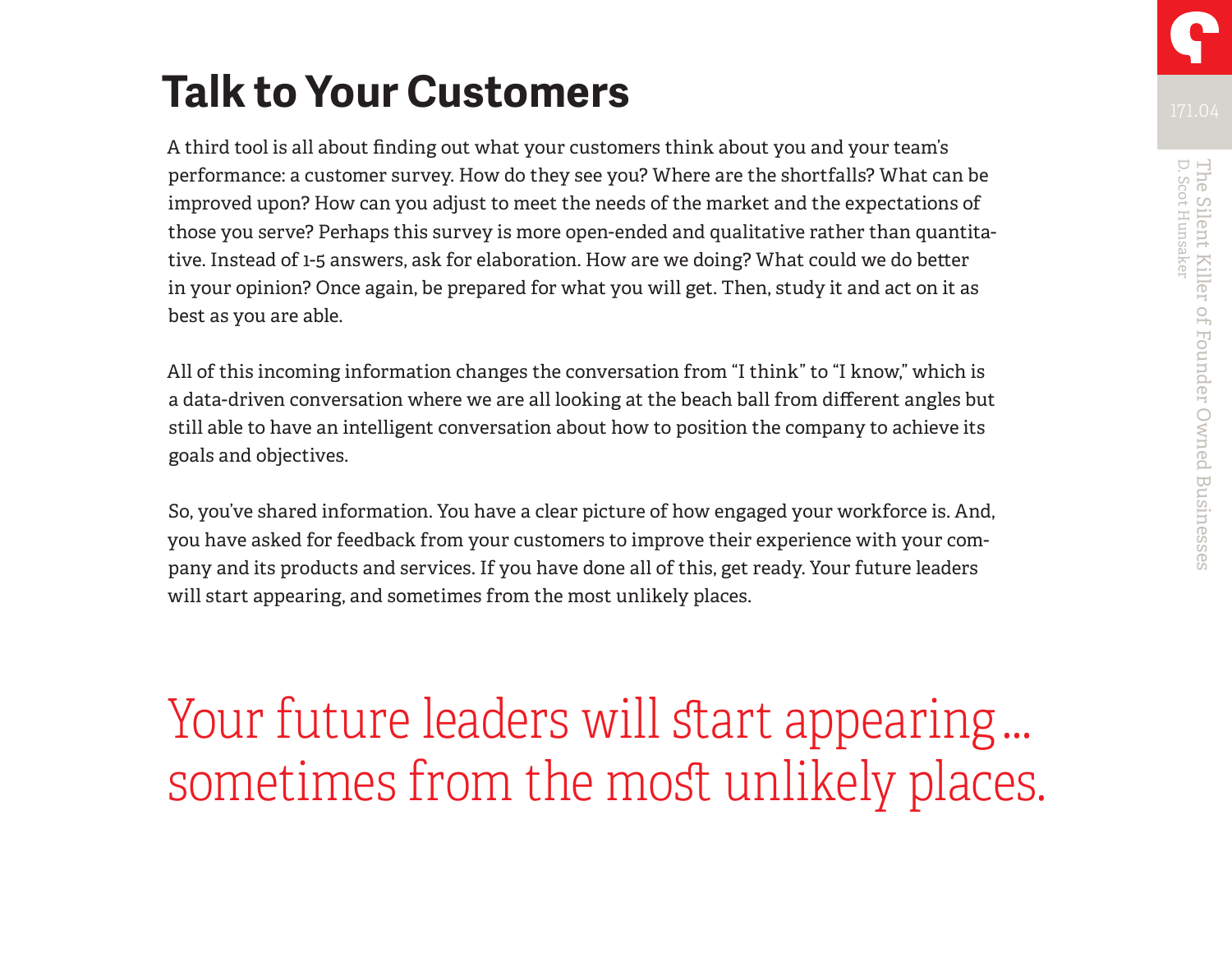# **Finding Macy**

All of these systems and tools and innovations are designed and built with one thing in mind: Finding the next generation of leaders and helping them get up to speed. My guess is you already have at least some of those future leaders in your organization right now. If you give them a chance to spread their wings and soar, they will stay with you and grow.

Here's one real world example. Back in 2000, my company was in need of a receptionist. After our interview process, we found Macy to be the best fit for the position. It would be an understatement to say that when she interviewed with us and was hired, she was inexperienced in the industry. From day one, however, she displayed a natural curiosity for how the business worked and, most importantly, how it could be improved upon and what role she could play in that improvement.

Very quickly, Macy's role within the company began to change. Within a couple of years of her arrival she was helping us manage events and customer experiences. She had a real talent for spotting ways that the customer experiences could be improved and then working to implement ways to make those improvements happen. She did this with little need for instruction or oversight despite her lack of experience.

As we began to have authentic conversations, we saw the need to formalize the process of finding emerging leaders in the organization. There were people who excelled at thinking about the future of the company, so we needed a place for them to have influence—not because of their title or tenure, but because they demonstrated the will and ability to lead. My partners and I decided that the strategic planning process was the best measuring stick or tool that identified emerging leaders that would shape the future of the organization.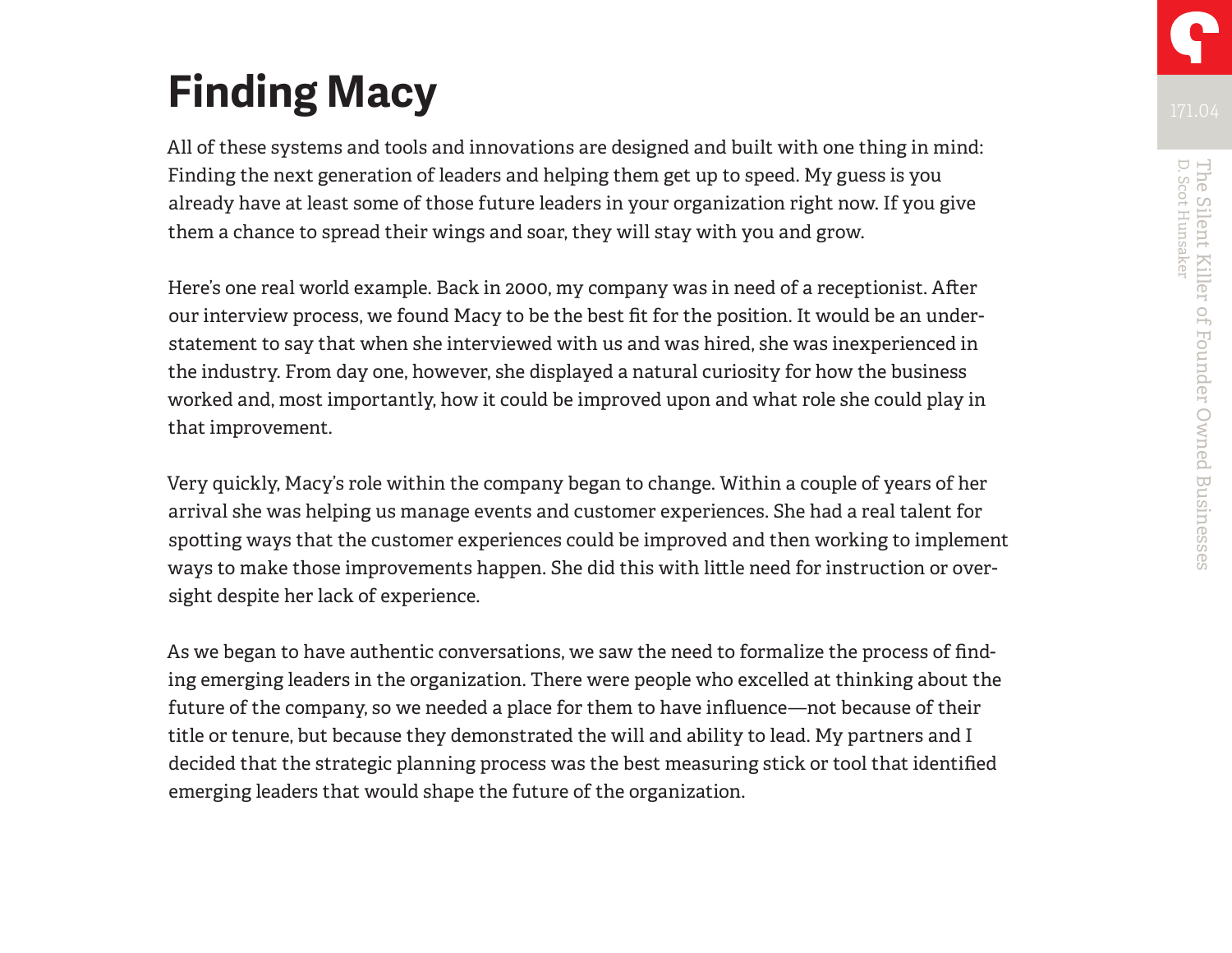In one of the first conversations about our new strategic planning process I had with my partners, we identified Macy as one of those emerging leaders. She had a sense for finding the ways to continuously improve processes and she cared enough to follow through on that as best as her current role would allow. And we felt she was ready for a seat at the table. Just five years after she was hired to be our receptionist, Macy became part of our strategic planning team.

Through her research and dedication to helping us grow, she helped to formalize our strategic improvement and management processes. Perhaps less obvious on paper, but unavoidable in experience, Macy had a tendency to be optimistic—to expect the best of herself and others. In short, she was inspiring. We could see it on full display. She took on leadership situations that likely caused her some discomfort. But she did them with a kind of passion that made every interaction with her meaningful and engaging.

My guess is you already have at least some … future leaders in your organization right now. If you give them a chance to spread their wings and soar, they will stay with you and grow.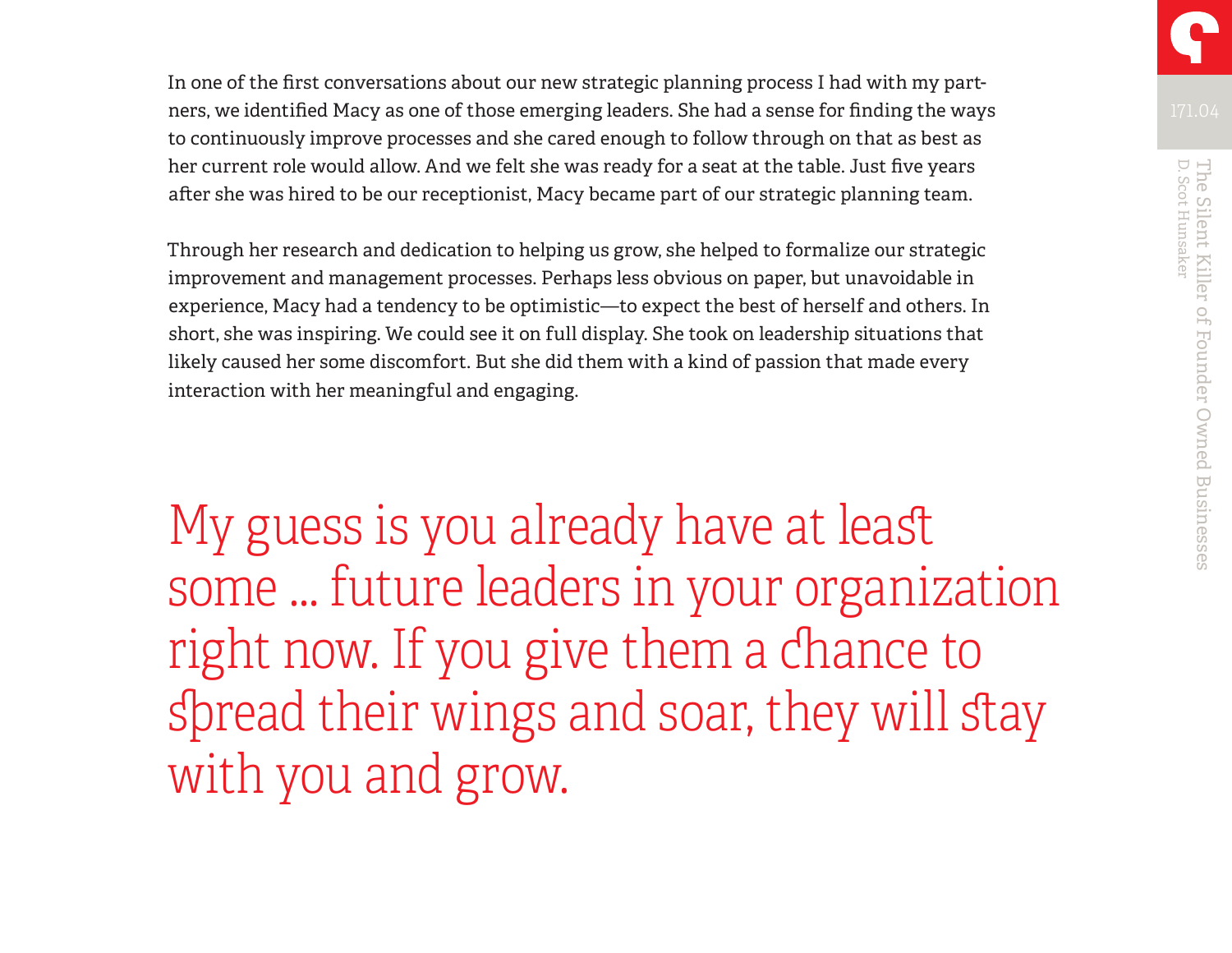It is not lost on me that we were lucky to have a person like Macy in our company. A players like that are hard to find. And that is just the point. How often do we overlook people who have the leadership ingredients but nowhere to go with them? This does not happen because we don't care, but because there is no set structure or path to a leadership role outside of pure instinct and ambition. If you leave it up to that alone, you will miss many great candidates.

All of this matters in the context of building a legacy for your organization. No matter what you may decide you would like to do with your business, there is a need for knowledgeable leaders who know how to make decisions. The moral of the Macy story: Pay close attention to your people. You most likely have more potential leaders than you think.

To find and encourage the potential leaders like Macy, we built upon the structures we already had in place when we had authentic conversations. We used a combination of SWOT analysis, the aforementioned corporate dashboard, employee and customer surveys, and created a strategic planning group. By using the activities associated with strategic planning, we found a way to engage people in ways that were challenging, but did not set them up for failure.

Another lesson that we learned: We found, through trial and error, that strategic planning is best done with no more than ten people present total to promote some intimacy, and not in a public speaking forum. I also made sure, as the CEO, that I listened more than I talked. This was not easy for me, but I knew it was critical if we were going to create our collective plan and not mine. And I wanted to observe how they dealt with adversity, being challenged, and how they thought through their portion of the plan.

As a concept, strategic planning has been around since before the Great Depression. Using the concepts involved in plotting the growth of a business is at least a 100 year old idea. At this point, there are as many ways to strategically plan as there are privately held companies. It is nothing new. The nuance I want you to grab hold of is using strategic planning as a tool for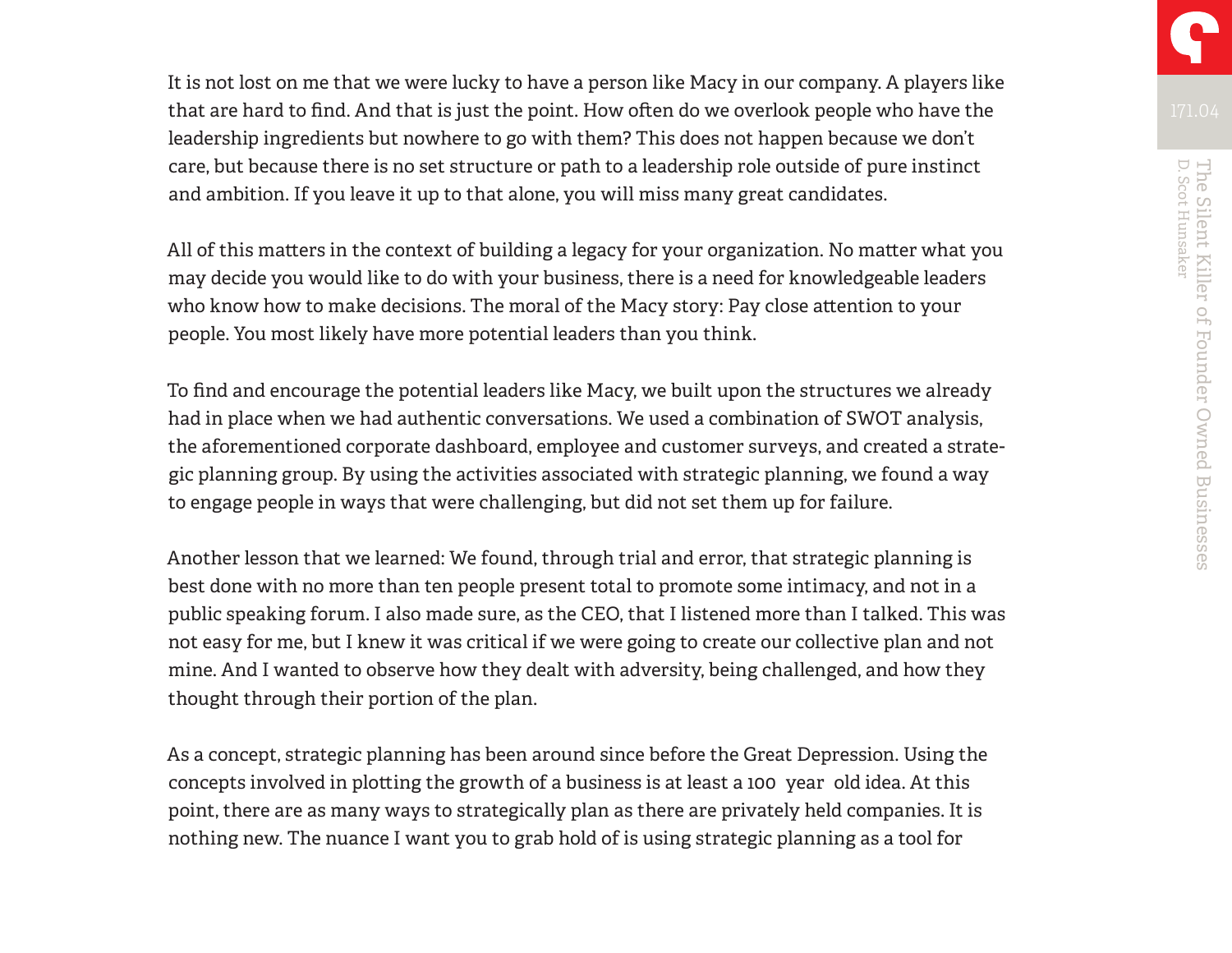creating a legacy. It is the why behind the strategic planning. This is the best tool that we found for allowing leaders to emerge. At Counsilman Hunsaker, we decided that strategic planning was the most fitting leadership training ground for legacy creation. We did not want to make people feel like leaders. We wanted them to have a chance to really be leaders. We wanted them to put their ideas to the test. Being able to strategically plan for the future is a prerequisite for ownership. So why not use that critical skill as a way to identify your next crop of leaders?

# **Heroic Ownership**

All of this may sound a bit daunting. We are all busy doing our day-to-day tasks. The very idea of adding another list of duties and meetings to an already overscheduled day seems like a little bit of craziness.

But, it's what heroic owners do. They feel the deep responsibility of the future. They know in their hearts that it isn't just going to happen unless they plan for it.

**Be heroic. Start today. Your employees, your customers, and your community are counting on you.**